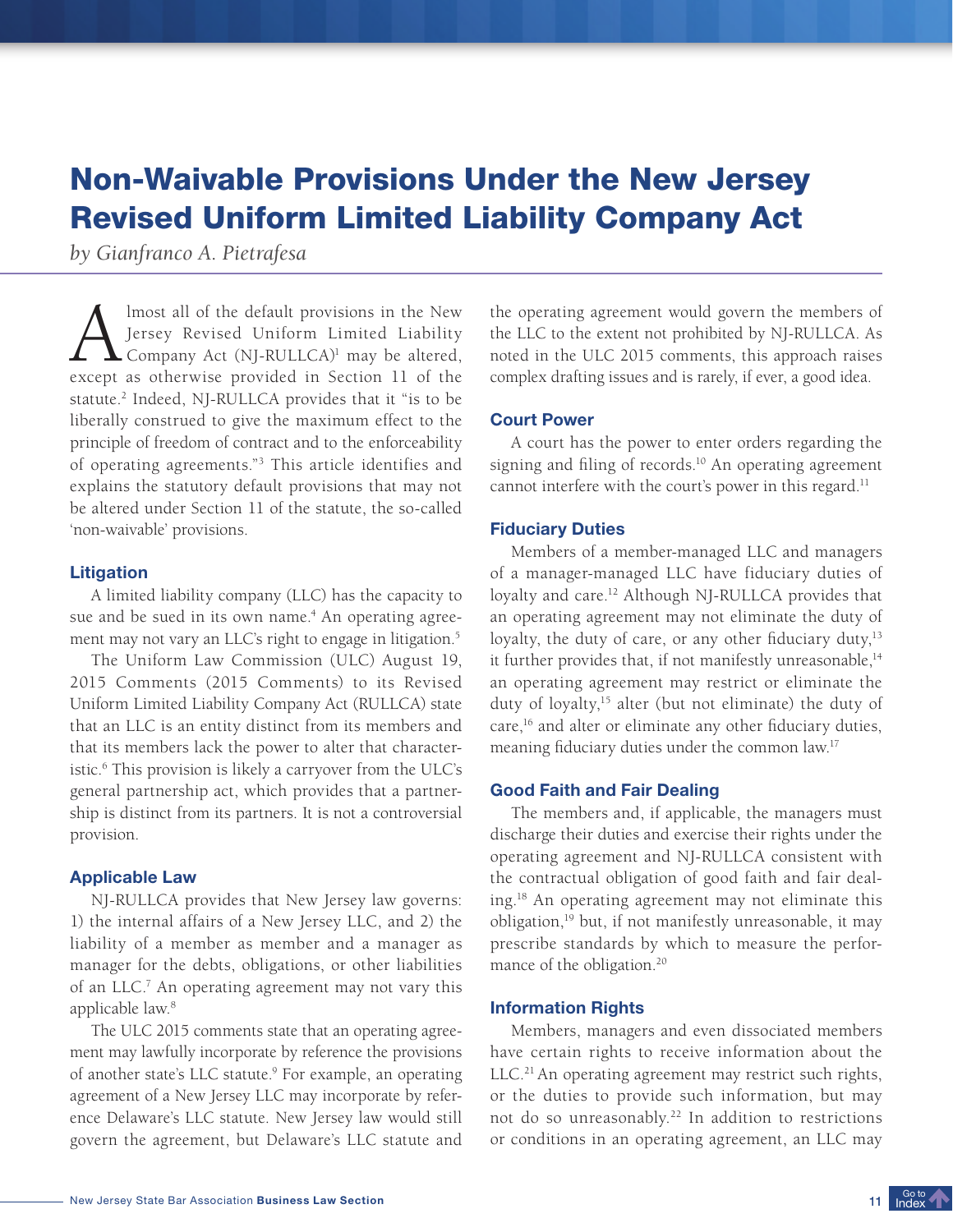impose reasonable restrictions and conditions on access to and use of records and information, including designating information as confidential and imposing nondisclosure and safeguarding obligations on the recipient.<sup>23</sup>

The ULC 2015 comments note that in determining whether a restriction is reasonable, a court might consider: 1) the danger or other problem the restriction seeks to avoid, 2) the purpose for which the information is sought, and 3) whether, in light of both the problem and the purpose, the restriction is reasonably tailored.<sup>24</sup>

## Judicial Dissolution

A court has the power and authority to dissolve an LLC on various statutory grounds.<sup>25</sup> An operating agreement may not vary the court's power to judicially dissolve a New Jersey LLC under these statutory grounds.<sup>26</sup> However, an operating agreement can limit the remedies the court has the power to impose to dissolution only; for example, it can provide that a court cannot enter an order for the sale and purchase of LLC interests.<sup>27</sup>

# Winding Up a Dissolved LLC

An LLC in dissolution must wind up its business as provided in NJ-RULLCA.<sup>28</sup> An operating agreement may not vary this requirement.<sup>29</sup> For example, an LLC cannot continue its business indefinitely and cannot make distributions to members in lieu of payments to creditors.

# Direct or Derivative Action

NJ-RULLCA provides members with the right to maintain direct and derivative actions.<sup>30</sup> An operating agreement may not unreasonably restrict such rights.<sup>31</sup> The ULC 2015 comments note that reasonable provisions in an operating agreement include forum selection, mediation prior to litigation, arbitration of direct and derivative claims, waiver of jury trial and a demand in all derivative cases. By contrast, the ULC 2015 comments note that it would be unreasonable, by way of example, for an operating agreement to require a would-be derivative plaintiff to make demand regardless of futility.<sup>32</sup>

## Approval of Extraordinary Action

NJ-RULLCA requires the members to unanimously approve extraordinary action, such as a merger, conversion or domestication.<sup>33</sup> Nothing in the statute prevents an operating agreement from altering this unanimity requirement to a simple majority or supermajority requirement.

However, if a merger, conversion or domestication

will result in the members having personal liability as the owners of the surviving, converted or domesticated company, then the members will have the right to unanimously approve the action.<sup>34</sup> For example, if an LLC for some reason wants to convert to a general partnership, it must receive the unanimous approval of the members since they would have unlimited personal liability as partners in the general partnership. In such situations, an operating agreement may not restrict a member's right to approve such a merger, conversion or domestication.<sup>35</sup>

# Rights of Third Parties

An operating agreement may restrict the rights of a member and manager,<sup>36</sup> as well as a dissociated person and transferee,<sup>37</sup> but not the rights of third parties, such as creditors.<sup>38</sup>

## Indemnification and Exculpation

NJ-RULLCA provides for an LLC's indemnification of members, managers and others.<sup>39</sup> However, an operating agreement may alter and even eliminate such indemnification.<sup>40</sup> An operating agreement may also eliminate a member or manager's personal liability to the LLC and its members for money damages.<sup>41</sup> However, under no circumstances may an operating agreement permit indemnification or exculpation of a member or manager for certain 'bad acts,' such as breaching the duty of loyalty,<sup>42</sup> receiving an improper personal benefit, making improper distributions, $43$  intentionally inflicting harm on the LLC or a member, $44$  or intentionally violating criminal law.<sup>45</sup>

### **Conclusion**

Section 11 provides that certain provisions of NJ-RULLCA cannot be altered—the so-called non-waivable provisions. However, as noted, many of the nonwaivable provisions may, in fact, be altered as provided in NJ-RULLCA.

*Gianfranco A. Pietrafesa is a partner of Archer & Greiner, P.C. in its Hackensack office, where he is a member of its business counseling group. He is a director and past chair of the Business Law Section and served on the select committee that drafted NJ-RULLCA.* 

## Endnotes

- 1. N.J.S.A. 42:2C-1 *et seq.*
- 2. N.J.S.A. 42:2C-11(C), *as modified by* N.J.S.A. 42:2C-11(D) Through 42:2C-11(G).

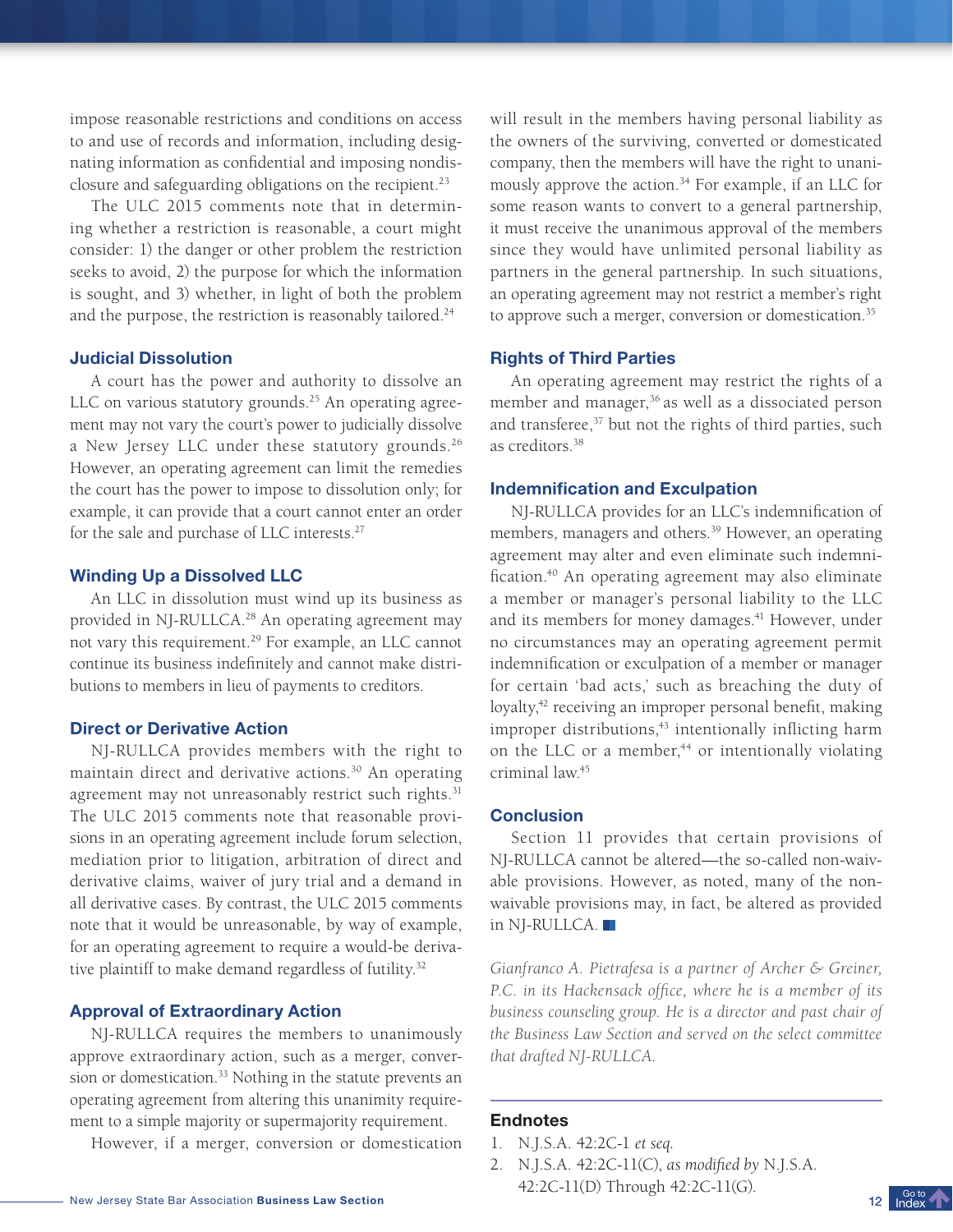- 3. N.J.S.A. 42:2C-11(I).
- 4. N.J.S.A. 42:2C-5.
- 5. N.J.S.A. 42:2C-11(C)(1).
- 6. ULC 2015 Comment to Section 105(C)(2). NJ-RULLCA is Based on the ULC's July 20, 2011 Version of RULLCA. *See* http://www.Uniformlaws.Org/Shared/Docs/Limited%20liability%20company/Ullca\_Final\_06rev. Pdf. Since then, the ULC Has Revised RULLCA and its Comments. The current version of RULLCA is dated Aug. 19, 2015. *See* Http://Www.Uniformlaws.Org/Shared/Docs/Limited%20liability%20company/ULLCA\_ Final\_2014\_2015aug19.Pdf. N.J.S.A. 42:2C-11 is based on Section 110 of the 2011 version, which was revised and renumbered as Section 105 in the 2015 version. A table with cross-references of N.J.S.A. 42:2C-11, 2011 RULLCA Section 110 and 2015 RULLCA Section 105 accompanies this article.
- 7. N.J.S.A. 42:2C-6.
- 8. N.J.S.A. 42:2C-11(C)(2).
- 9. ULC 2015 Comment to Section 104(1).
- 10. N.J.S.A. 42:2C-21.
- 11. N.J.S.A. 42:2C-11(C)(3).
- 12. N.J.S.A. 42:2C-39(A) & -39(I)(1). *See* N.J.S.A. 42:2C-39(B) (Duty of Loyalty) and N.J.S.A. 42:2C-39(C) (Duty of Care).
- 13. N.J.S.A. 42:2C-11(C)(4).
- 14. NJ-RULLCA addresses how a court is to determine whether a term in an operating agreement is manifestly unreasonable, but there is no case law explaining the term or its application. *See* Gianfranco A. Pietrafesa, The Manifestly Unreasonable Standard Under NJ-RULLCA, *NJSBA Business Law Section Newsletter*, Vol. 38, No. 1 (July 2014).
- 15. N.J.S.A. 42:2C-11(D)(1). In addition to eliminating or altering the duty of loyalty, an operating agreement may identify the specific types or categories of activities that do not violate the duty of loyalty. N.J.S.A. 42:2C-11(D) (2). For example, in a real estate holding company, the operating agreement will often provide that the ownership of other real estate by the members does not violate the aspect of the duty of loyalty prohibiting a member from competing with the LLC. *See* N.J.S.A. 42:2C-39(B)(3). *See Also* Gianfranco A. Pietrafesa, The Duty Of Loyalty Under The New Jersey Revised Uniform Limited Liability Company Act, 290 *N.J. Lawyer Mag*. 12 (Oct. 2014).
- 16. N.J.S.A. 42:2C-11(D)(3). Although an operating may alter the duty of care, it cannot authorize intentional misconduct or knowing violations of law, which is not surprising. *Id*.
- 17. N.J.S.A. 42:2C-11(D)(4). It is not clear whether there are any other fiduciary duties, but a court may conclude that a member or manager has the duty to maintain the confidentiality of the LLC's confidential information and the duty to make certain disclosures to the LLC, its managers and members.
- 18. N.J.S.A. 42:2C-39(D).
- 19. Every contract in New Jersey includes an implied covenant of good faith and fair dealing, which is identical to the contractual obligation of good faith and fair dealing; therefore, it makes sense that the contractual obligation of good faith and fair dealing cannot be eliminated. Note that the obligation includes the exercise of rights and the discharge of duties under NJ-RULLCA (in addition to those under the operating agreement), which makes sense since the statute serves as the default operating agreement in the absence of an operating agreement. *See* N.J.S.A. 42:2C-11(B) ("To The Extent That The Operating Agreement Does Not Otherwise Provide For A Matter Described In Subsection A. Of This Section, This Act Governs The Matter").
- 20. N.J.S.A. 42:2C-11(D)(5). There is no case law explaining the concept of prescribing standards to measure performance of the contractual covenant of good faith and fair dealing. *See* Gianfranco A. Pietrafesa, Standards To Measure Good Faith And Fair Dealing Under NJ-RULLCA, 216 *N.J.L.J.* 362 (May 5, 2014). *See* ULC 2015 Comment to RULLCA §105(C)(6) for examples of contract provisions purporting to create standards to measure performance of the contractual covenant of good faith and fair dealing.
- 21. N.J.S.A. 42:2C-40.
- 22. N.J.S.A. 42:2C-11(C)(6).
- 23. N.J.S.A. 42:2C-40(G).